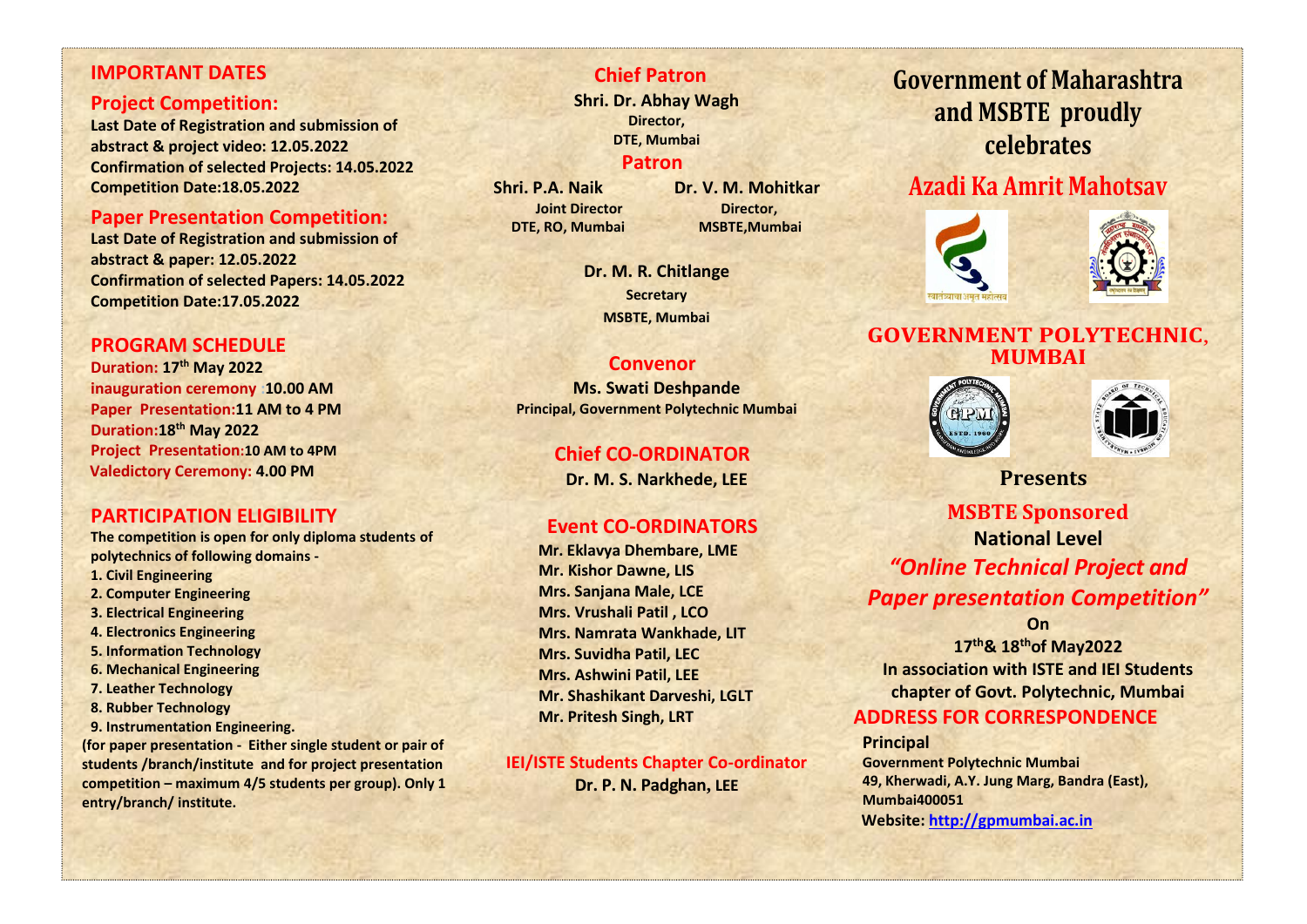## **GOVERNMENT POLYTECHNIC MUMBAI**

**Government Polytechnic, Mumbai is a premier autonomous institute of Government of Maharashtra, established in 15thJune 1960. This institute is committed to be vibrant, keeping pace with technological development and expecting to achieve excellence in imparting Technical Education.**

#### **Features Of Institute:**

- **The Polytechnic has been awarded Narsee Monjee Award –1999 for best performance in the year by ISTE.**
- **Accredited by National Board of Accreditation (NBA) for five Diploma Programs in 2003 and three Diploma Programs in 2022.**
- **The Polytechnic is selected for Implementation of Technical Education Quality Improvement Project (TEQIP-2003-2009).**
- **The Polytechnic is Project institute for implementation of Central Government Scheme for Bringing the Persons with Disabilities.**
- **The Polytechnic has started conducting number of Continuing Education Programs for working class people from the industries and other organizations.**
- **The community development through polytechnic scheme under central government assistance.**

## **Our Institute**



### **Objective of the program**

**Azadi Ka Amrit Mahostav is an initiative of Government of India to celebrate and commemorate 75 years of progressive India and the glorious history of it's people, culture and achievements. in relation with it, Government Polytechnic, Mumbai has arranged an Online Technical Project and Paper Presentation Competition for diploma students.**

### **Topics for project and Paper presentation competition**

- **1.Carbon Credit earning in institute 2.Scientific disposal of drainage water and waste 3.Water Recycling 4. Use of Solar Energy 5. Energy Conservation Systems**
- **6. Water Conservation**
- **7. Use and design of bio-toilets**

**Apart from this any relevant topic related to branch** 

## **PRIZES per branch (for Project competition)**

**1st Prize – Rs. 2500 and E-certificate 2nd Prize – Rs. 1500 and E-certificate 3rd Prize – Rs. 1000 and E-certificate (Participation certificates will be given to all participants)**

## **PRIZES per branch (for Paper Presentation competition)**

**1st Prize – Rs. 1500 and E-certificate 2nd Prize – Rs. 1000 and E-certificate 3rd Prize – Rs. 500 and E-certificate (Participation certificates will be given to all participants)**

#### **Information for writing paper**

**The length of the paper should be between 1800 to 2000 (Approx. 180 - 200 lines) words with IEEE format. Time allotted for presentation will be 7 min. and 3 minutes for Q&A.**

#### **Instructions for project presentation**

- **Submit abstract in maximum 10 lines/500 words demonstrating the concept/working of project.**
- **Make a video of about 3-4 minutes demonstrating the working of the project.**

**Time allotted for presentation will be 7 min. and 3 min. for Q&A.**

**THERE IS NO REGISTRATION FEE FOR PARTICIPANTS.**

**REGISTRATION LINK FOR PROJECT COMPETITION:** <https://forms.gle/porPCWR1ywKbYnn49> **REGISTRATION LINK FOR PAPER PRESENTATION:** https://forms.gle/MdTfVKiczzoCafok6